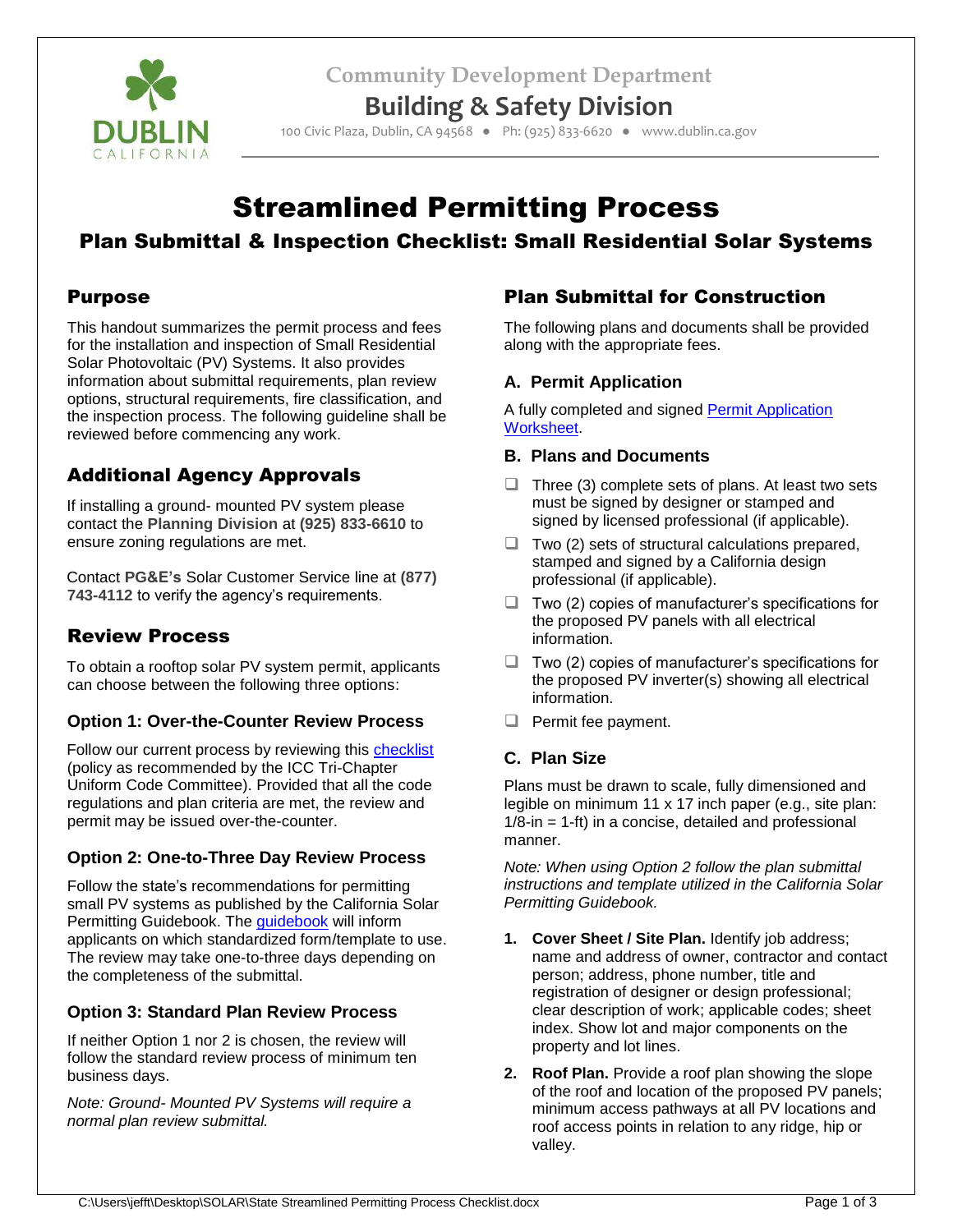Identify type and number of roof coverings and subsequent weatherproofing of the roof. Show all existing plumbing and mechanical vents.

**3. Framing Plan.** Roof- mounted solar projects shall include a roof framing and support structure plan; specify spacing and size (trusses or rafters) of framing members; maximum weight of individual PV panels; attachment details of panels to roof structure; size and weight of ballasts; access, pathways and spacing requirements per CRC R331.4.

Where alterations are required to existing structures, structural plans shall be provided that are sufficient in detail and scope to demonstrate the required load path to the ground. This method is not eligible for over-the-counter review.

*Note: Structural calculations shall be required if the total weight of the photovoltaic system is over five pounds per square foot.*

Ground- mounted solar PV systems shall include a framing plan showing the supporting structure and the attachment of the panels to the structure. Include details that are sufficient in detail and scope to show the load path to the ground.

**4. Manufacturer's Electrical Data Sheets.** Electrical single-line diagram identifying all devices installed in the PV system and total kVA rating of system; point of interconnection with the utility supplied wiring system; details of main breaker; PV breaker and rating of bussing; type and size of all conduit and conductors throughout the PV system; overcurrent protection; inverter; disconnects; signage; AC connection to building; grounding and bonding of rails and modules.

Manufacturer's specifications and installation instructions for all manufactured components: PV modules, inverter(s), combiner box (if used), disconnects, mounting system with base and rail attachment and connections.

- **5. Design Professional Stamp and Signature on Plans.** All plans shall be stamped and signed in accordance with the California Business and Professions Code by the registered design professional. A California registered architect, civil engineer or structural engineer shall stamp and sign structural plans and calculations. PV plans may be stamped and signed by a California registered electrical engineer or a licensed electrical contractor (C-10 License) or a licensed solar contractor (C-46 License) who is responsible for the installation of the system.
- **6. Contractor's License Classification.** Only contractors holding "A" General Engineering, "B" General Building, or C-46 Solar licenses can perform solar construction and installation. Contractors with a C-4 Boiler, Hot-Water Heating and Steam Fitting; C-10 Electrical; C-36 Plumbing;

or C-53 Swimming Pool license can only do solar work within their classification as defined by CSLB regulations. Visit the **Contractors State License Board's website** [CSLB](http://www.cslb.ca.gov/) or contact them at **(800) 321-2752** for questions about solar work permissible under their classification.

### Fees

Residential rooftop PV Solar installation permits are based on a fixed fee of \$250.00. Additional miscellaneous state fees will also be applied.

# Permit Issuance

Provided all the information is complete and does not exceed three projects, roof-mounted solar permit applications are typically reviewed the same day and may be issued over-the-counter. One set of approved plans will be returned to the applicant to be maintained at the job site until the final inspection has been made. The Building & Safety Division will keep a set on file until 90 days after construction has been completed. The third set will be forwarded to the County Assessor's Office.

# Inspection Guidelines

#### **General**

- $\checkmark$  Customer / installer shall provide approved plans on site for inspector.
- $\checkmark$  Photovoltaic module number and location of installation must match approved site plan.

*Note: Revisions to the PV panel layout shall be submitted to the Building & Safety counter for review prior to final inspection. Additional fees may be charged.*

- $\checkmark$  Customer / installer shall provide access to all areas needed for inspection.
- $\checkmark$  Roof mounted panels: Installer shall provide a proper and secured ladder(s) to access all areas.
- In house: If wiring in attic and/or garage area, the customer/installer shall ensure access to attic and/or or garage.

#### **Roof Access and Pathways**

- $\checkmark$  Verify minimum 3-ft clearance from arrays to ridge and edge of roof. (CRC R331.4)
- $\checkmark$  Verify all structural supports are properly installed and sealed per listing.
- $\checkmark$  Verify all metallic raceways, J-boxes, supports and modules are properly labeled and grounded in accordance with product listings. (CEC Art 690.43)
- $\checkmark$  Verify all exposed wiring is listed Sunlight Resistant. (CEC Art 690.31)
- Verify all module interconnection connectors require a tool for opening. (CEC Art 690.33)